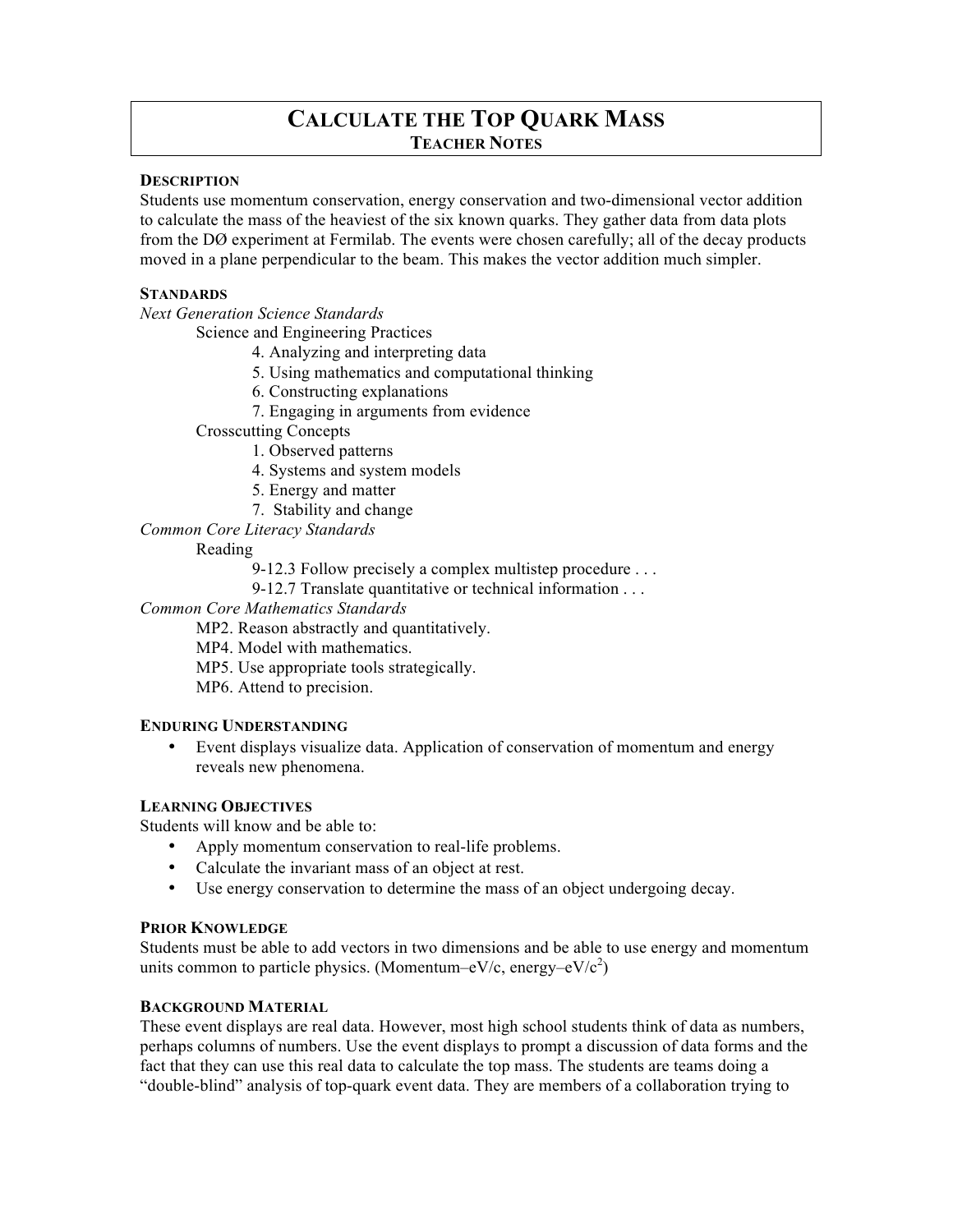see if the selected event candidates all have the same mass. If they do, then the detector has been properly calibrated and can be used to search for more top quark events.

#### **IMPLEMENTATION**

Available online at (http://ed.fnal.gov/samplers/hsphys/activities/top\_quark\_intro.html), this activity was developed by physics teacher Bob Grimm, and can be used as a more traditional teacher-introduced-and-led activity or as an online student-directed activity. In either case, students use printed event images, ruler and protractor to analyze the data. This activity requires averaging as many as ten data points per class to yield a remarkably accurate result. A class analyzes DØ top-quark event images, one real and three Monte Carlo, chosen for near-planar collisions. Students use a ruler and protractor to add particle momentum vectors, discover the MAGNITUDE of the missing neutrino momentum and calculate the mass of the top quark.

When Bob used this activity, his students were studying conservation laws, so the activity fit right in. They didn't know about quarks, etc., but they spent some time, before the lab day, looking at overheads (taken right from the website) that describe the top quark experiment. So, with their particle questions addressed, they were able to focus on the vector addition portion of the activity. This is a good investment; on lab day, the students' questions about vectors and momentum were not clouded by questions about particles. This is not to say they did not have questions about particles. Indeed, the questions they had were fairly sophisticated. But they did not seem distracted by details of the experiment.

Bob recommends keeping in mind the following "I" ideas while leading your students through this activity:

- Invest time in describing the experiment.
- Ignore errors in the direction of the neutrino momentum vector.
- Integrate your students' results. Averaging a large set of data is critical.
- Indistinguishable units. Near the speed of light, mass = momentum = energy.

The website has a wealth of teacher background information, teaching suggestions and all the images you will need—except for rulers and protractors. We provide a printable copy of the student page on: http://ed.fnal.gov/samplers/hsphys/activities/thumbnails\_pdf.html

The key to this solution is to determine the "missing  $P_t$ " (transverse momentum) carried away in these events by a neutrino. Since the detector can't see neutrinos—they barely interact with matter—the students have to look at all of the momentum recorded in the event and then apply momentum conservation to determine what is needed to make the system's net momentum zero. Recall that energy and momentum are equal at these energies.

#### **ASSESSMENT**

Consider asking the students questions such as:

• What did we calculate the top quark mass to be? How does the value compare with the value physicists use?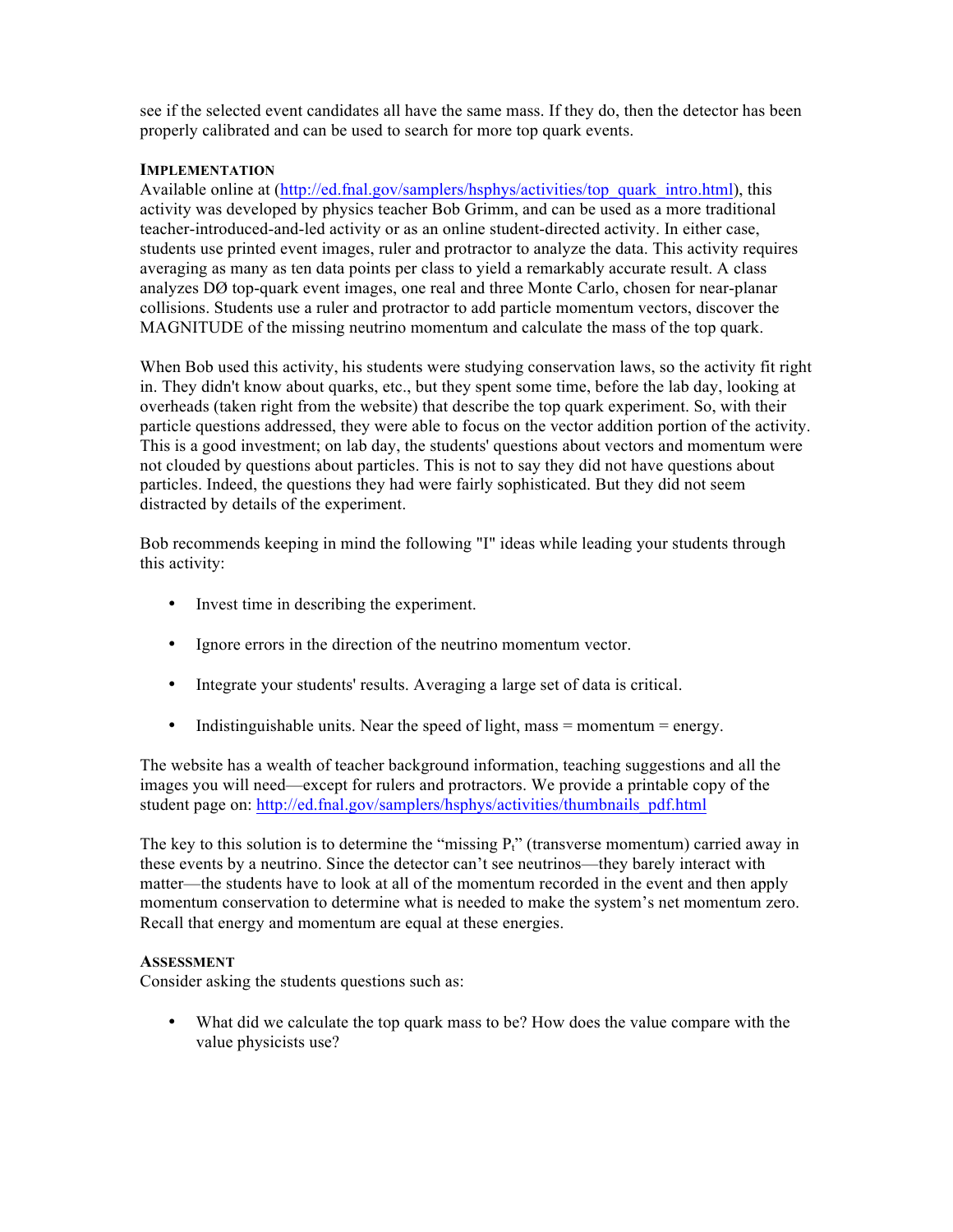- How close are these values to each other? Are there outliers? Are they all valid measurements? How do you *know*?
- If there are outliers, talk with the class about what the differences in analysis might be.
- Why can we use vector addition to find the top mass with these events?
- How does our calculation rely on conservation laws?
- How do physicists determine the missing energy from these events? How do they know that their value is correct?
- How do you use the experimental data to determine the mass of the top quark? Are energy and mass the same thing?
- Why can't the detector see the neutrinos?
- How many neutrinos are created in the event? How do you *know*?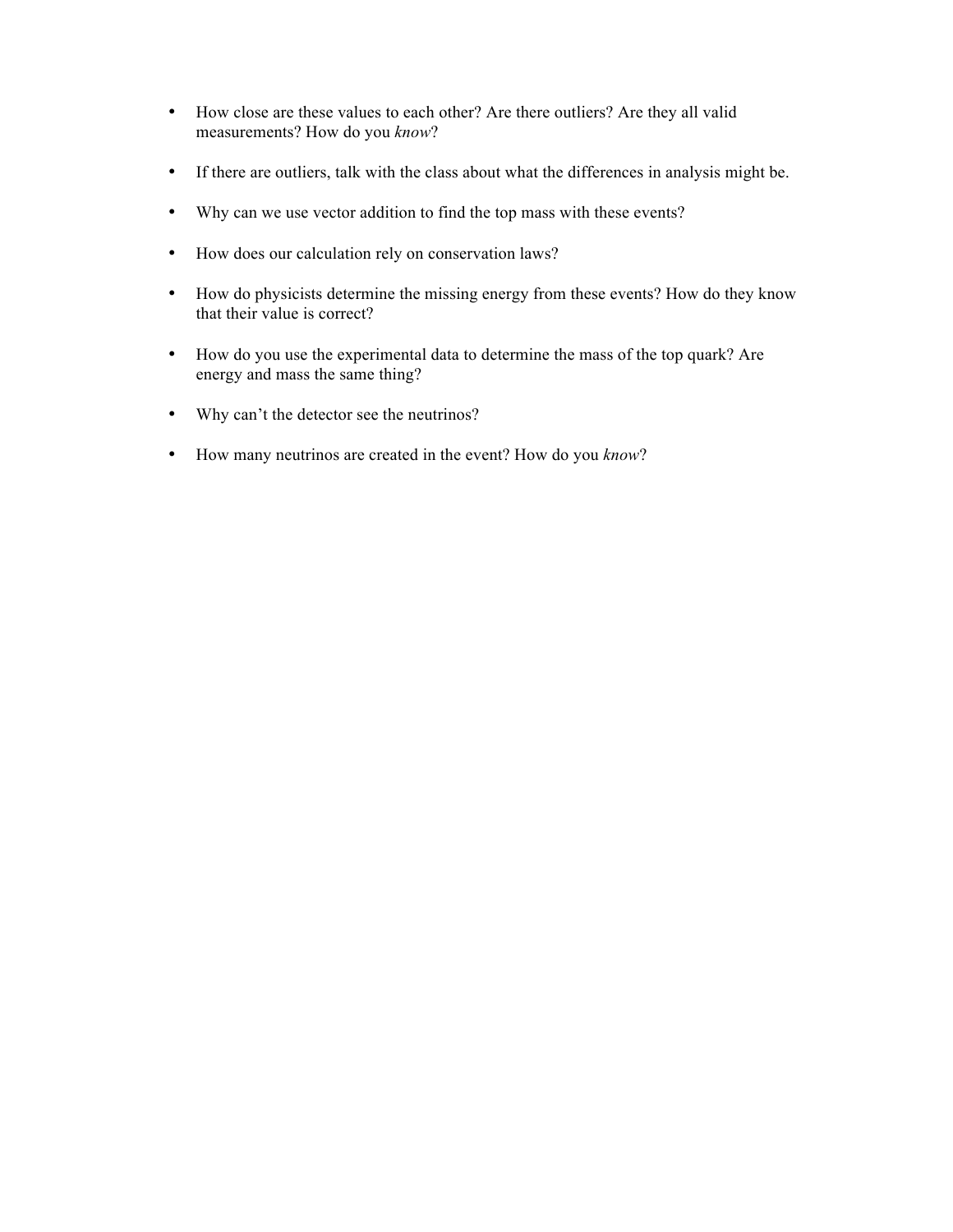# **CALCULATE THE TOP QUARK MASS**

# **E = mc<sup>2</sup> Used in the Creation of the Most Massive Quark Yet Discovered! Analysis of DZero Data From Fermi National Accelerator Laboratory**

Today you will use Einstein's famous equation and experimental data collected in 1995 from a special event in Fermilab's DØ experiment that is two-dimensional rather than three-dimensional to determine the mass of the **top quark**, the most massive quark discovered.



While this event looks complex at first, it may be summarized easily:

- That a proton and antiproton collide to create a top-antitop pair that exists for a very short time.
- Almost immediately the very massive top and antitop decay into the constituents that are known to be their signature. These include:
	- o Four "jets" (large blasts of particles) that are the result of decays of W bosons and some less massive quarks. It is important to note that one of the jets will often contain a low-energy or "soft" muon. The soft muon helps identify the jet as a bottom quark jet.
	- o A muon and a neutrino. (You can see them in the upper right part of the diagram.)